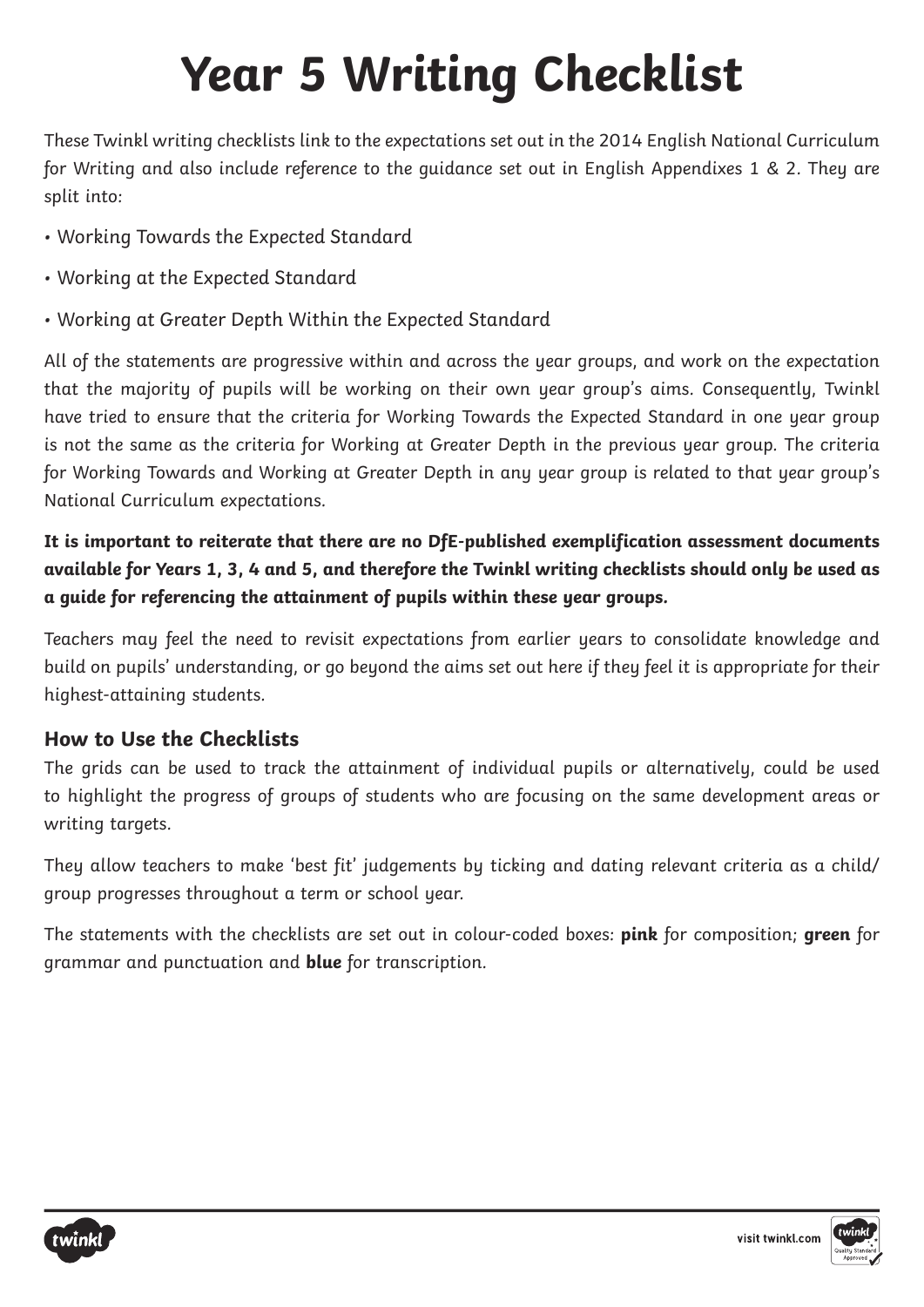### **Working Towards the Expected Standard:**

### **Pupil(s) are beginning to meet the following aims with support:**

To write for a range of purposes and audiences with ideas that are usually sustained, well-paced and logical.

To select appropriate grammar and vocabulary to match the purpose and audience of their writing.

To describe settings, characters and atmosphere with increasing awareness of the reader.

To begin to use dialogue to convey a character and advance the action.

To use organisational and presentational devices that are relevant to the text type, e.g. headings, bullet points, underlining, etc.

To create paragraphs that are usually suitably linked (some transitions may be awkward).

To proofread their work and assess the effectiveness of their own and others' writing and make necessary corrections.

To use the full range of punctuation from previous year groups.

To begin to use commas to clarify meaning or to avoid ambiguity.

To begin to use a wider range of linking words/phrases between sentences and paragraphs to build cohesion including time adverbials, e.g. later; place adverbials, e.g. nearby; and number, e.g. secondly.

To begin to experiment with relative clauses with support and modelling.

To begin to use some adverbs and modal verbs to indicate degrees of possibility, e.g. surely, perhaps, should, might, etc.

To spell some verb prefixes correctly, e.g. **de**activate, **over**turn, **mis**conduct, etc.

To begin to convert nouns or adjectives into verbs using suffixes, e.g. design**ate**, class**ify**, critic**ise**, etc.

To spell some complex homophones correctly, e.g. affect/effect, practice/practise, etc.

To spell some words correctly from the Y5/6 statutory spelling list.

To write legibly, fluently and with increasing speed.



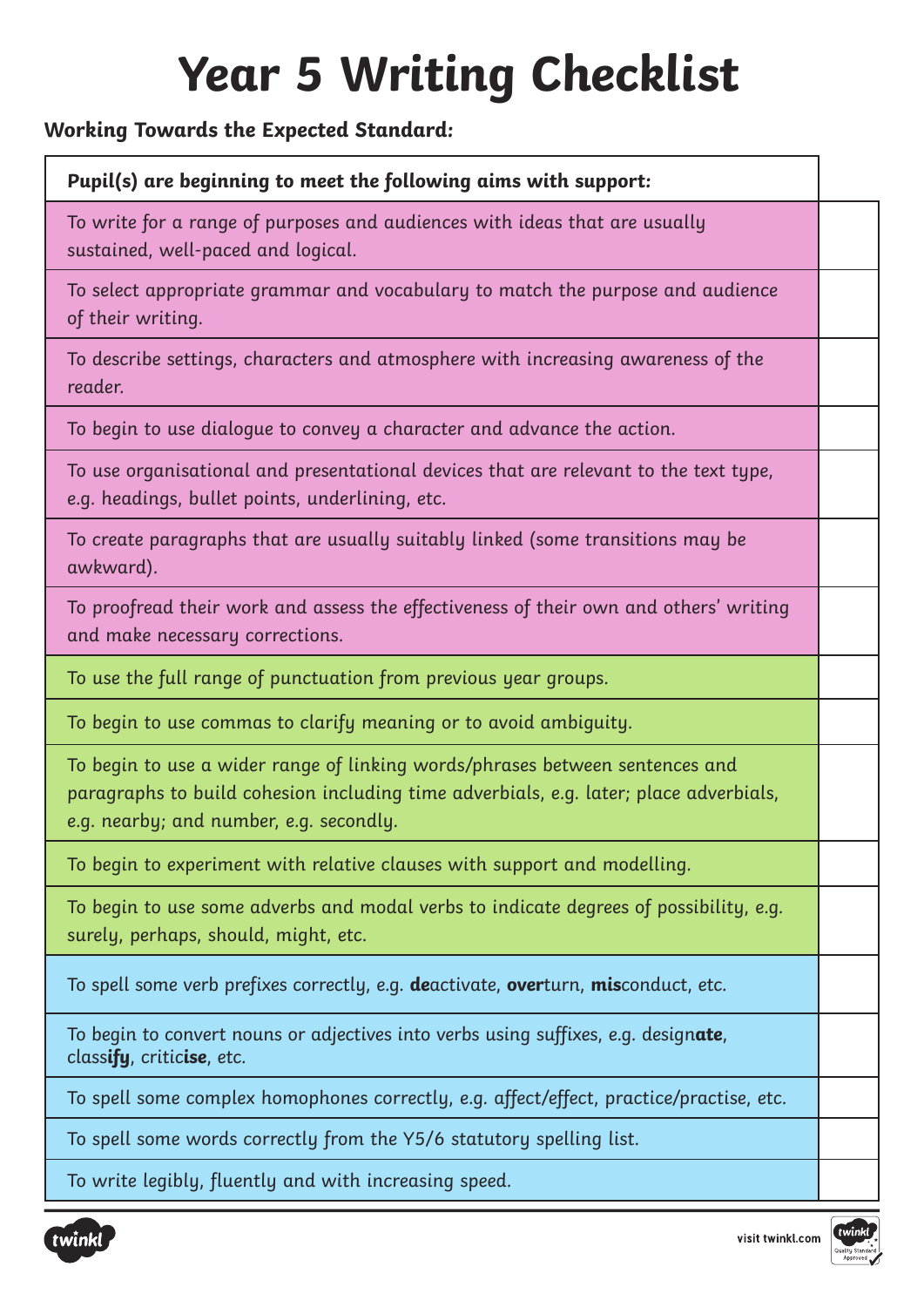### **Working at the Expected Standard:**

#### **Pupil(s) are beginning to independently apply their knowledge:**

To write for a range of purposes and audiences, confidently selecting structure and organisation of a text depending on audience and purpose.

To describe settings, characters and atmosphere to consciously engage the reader.

To use dialogue to convey a character and advance the action with increasing confidence.

To select and use organisational and presentational devices that are relevant to the text type, e.g. headings, bullet points, underlining, etc.

To begin to proof-read work to précis longer passages by removing unnecessary repetition or irrelevant details.

To create paragraphs that are usually suitably linked.

To proofread their work and assess the effectiveness of their own and others' writing and make necessary corrections and improvements.

To use the full range of punctuation from previous year groups.

To use commas to clarify meaning or to avoid ambiguity with increasing accuracy.

To use a wider range of linking words/phrases between sentences and paragraphs to build cohesion including time adverbials, e.g. later; place adverbials, e.g. nearby; and number, e.g. secondly.

To use relative clauses beginning with a relative pronoun (who, which, where, when, whose, that), e.g. Professor Scriffle, who was a famous inventor, had made a new discovery.

To use brackets, dashes or commas to begin to indicate parenthesis.

To use adverbs and modal verbs to indicate degrees of possibility, e.g. surely, perhaps, should, might, etc.

To spell many verb prefixes correctly, e.g. **de**activate, **over**turn, **mis**conduct, etc.

To convert nouns or adjectives into verbs using suffixes, e.g. design**ate**, class**ify**, critic**ise**, etc.



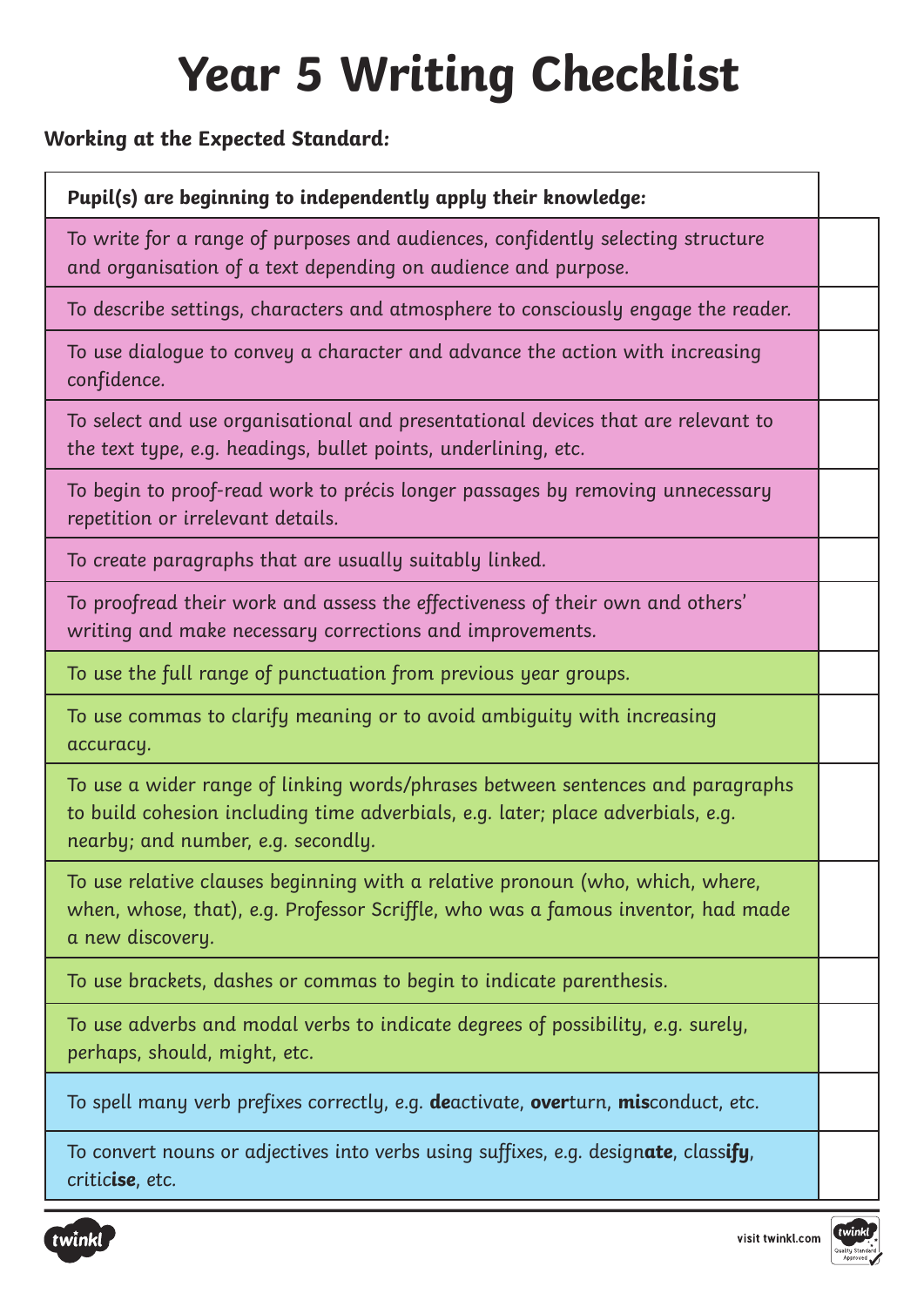| To spell many complex homophones correctly, e.g. affect/effect, practice/practise,<br>etc. |  |
|--------------------------------------------------------------------------------------------|--|
| To spell many words correctly from the Y5/6 statutory spelling list.                       |  |
| To write legibly, fluently and with increasing speed.                                      |  |



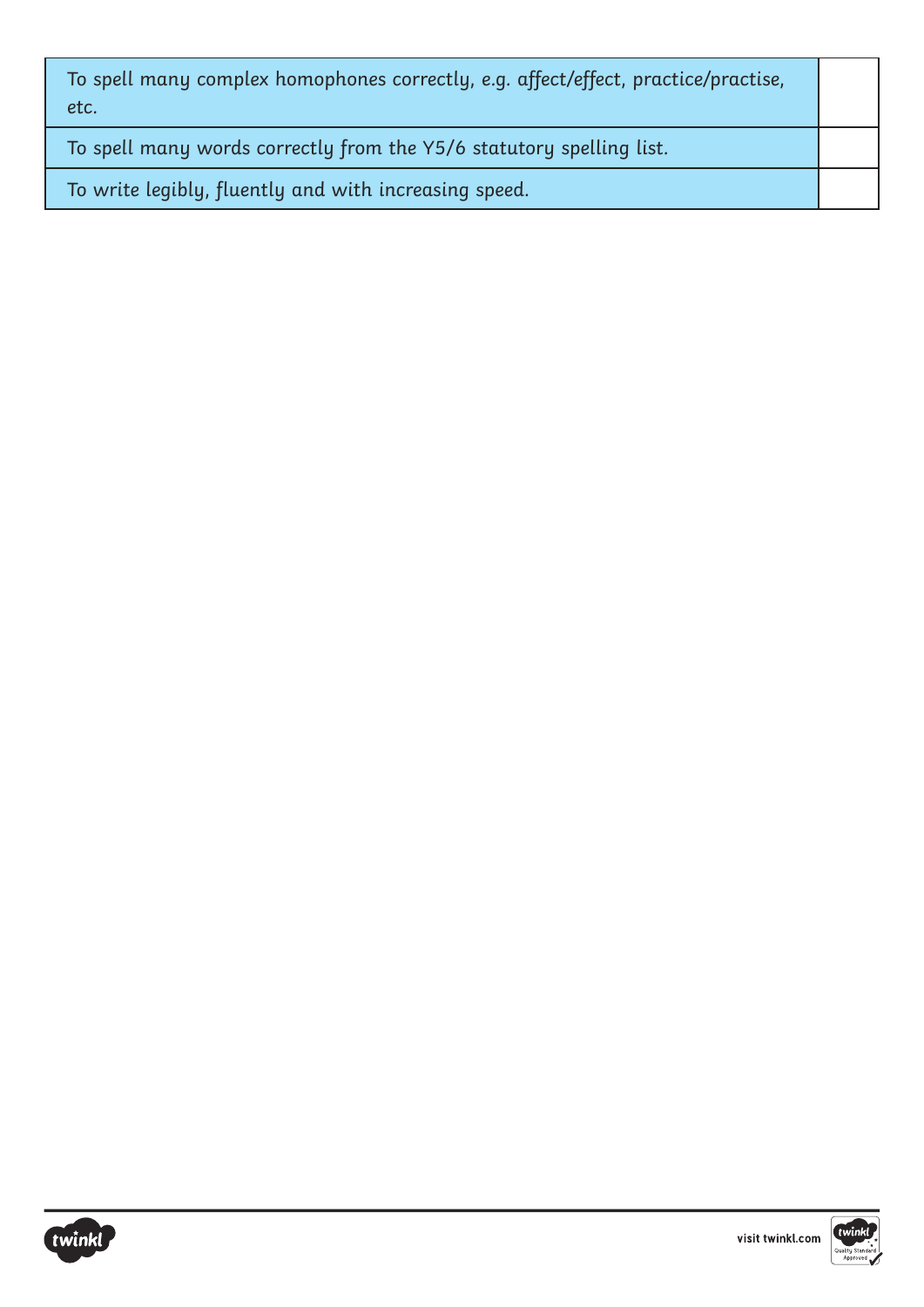### **Working at Greater Depth within the Expected Standard:**

#### **Pupil(s) are confidently and independently able to apply their knowledge:**

To consistently produce sustained and accurate writing from different narrative and non-fiction genres with appropriate structure, organisation and layout devices for a range of audiences and purposes.

To describe settings, characters and atmosphere with carefully chosen vocabulary to enhance mood, clarify meaning and create pace.

To regularly use dialogue to convey a character and advance the action.

To proof-read work to précis longer passages by removing unnecessary repetition or irrelevant details.

To consistently link ideas across paragraphs.

To proofread their work and assess the effectiveness of their own and others' writing and make necessary corrections and improvements.

To begin to perform their own compositions, using appropriate intonation, volume, and movement so that meaning is clear.

To use commas consistently to clarify meaning or to avoid ambiguity.

To use a wide range of linking words/phrases between sentences and paragraphs to build cohesion including time adverbials, e.g. later; place adverbials, e.g. nearby; and number, e.g. secondly.

To use relative clauses beginning with a relative pronoun with confidence (who, which, where, when, whose, that, and omitted relative pronouns), e.g. Professor Scriffle, who was a famous inventor, had made a new discovery.

To use brackets, dashes or commas to indicate parenthesis.

To use a range of adverbs and modal verbs to indicate degrees of possibility, e.g. surely, perhaps, should, might, etc.

To spell most verb prefixes correctly, e.g. **de**activate, **over**turn, **mis**conduct, etc.

To regularly convert nouns or adjectives into verbs using suffixes, e.g. design**ate**, class**ify**, critic**ise**, etc.

To spell most complex homophones correctly, e.g. affect/effect, practice/practise, etc.